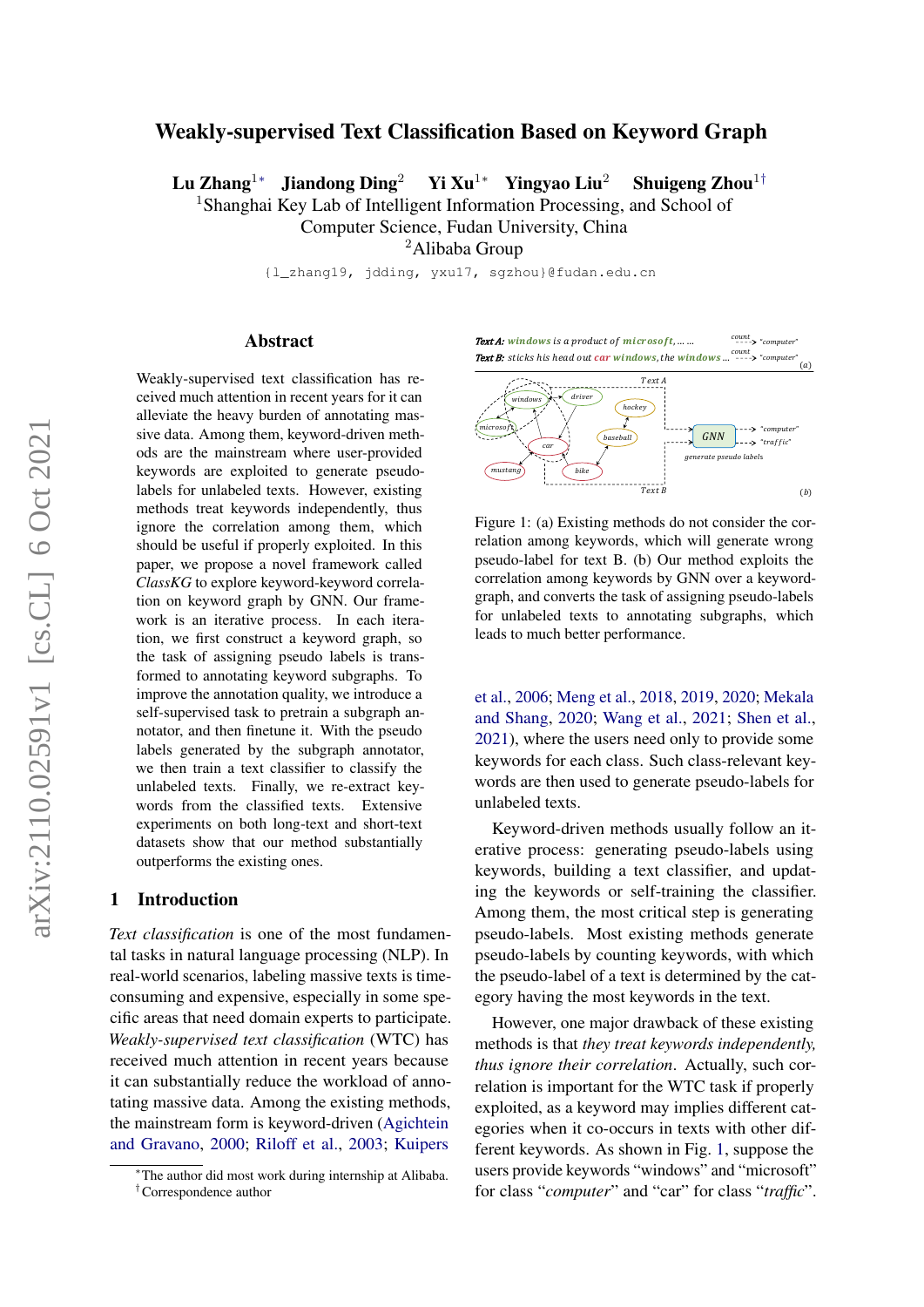When "windows" and "microsoft" appear in text A, the "windows" means operating system, and text A should be given a pseudo-label of "*computer*". However, when "windows" meets "car" in text B, the "windows" means the windows of a car and text B should be given a pseudo-label "*traffic*". With previous simple keyword counting, text A can get a correct pseudo-label, but text B cannot. Therefore, treating keywords independently is problematic.

In this paper, we solve the above problem with a novel iterative framework called *ClassKG* (the abbreviation of *Class*ification with *K*eyword *G*raph) where the keyword-keyword relationships are exploited by GNN on keyword graph. In our framework, the task of assigning pseudo-labels to texts using keywords is transformed into annotating keyword subgraphs. Specifically, we first construct a keyword graph  $G$  with all provided keywords as nodes and each keyword node updates itself via its neighbors. With  $G$ , any unlabeled text  $T$  corresponds to a subgraph  $\mathcal{G}_{\mathcal{T}}$  of  $\mathcal{G}$ , and assigning a pseudo-label to  $T$  is converted to annotating subgraph  $\mathcal{G}_{\mathcal{T}}$ . To accurately annotate subgraphs, we adopt a paradigm of first self-supervised training and then finetuning. The keyword information is propagated and incorporated contextually during keyword interaction. We design a self-supervised pretext task that is relevant to the downstream task, with which the finetuning procedure is able to generate more accurate pseudo-labels for unlabeled texts. Texts that contains no keywords are ignored. With the pseudo-labels, we train a text classifier to classify all the unlabeled texts. And based on the classification results, we re-extract the keywords, which are used in the next iteration.

Furthermore, we notice that some existing methods employ simple TF-IDF alike schemes for reextracting keywords, which makes the extracted keywords have low coverage and discrimination over the unlabeled texts. Therefore, we develop an improved keyword extraction algorithm that can extract more discriminative keywords to cover more unlabeled texts, with which more accurate pseudolabels can be inferred.

In summary, our contributions are as follows:

• We propose a new framework *ClassKG* for weakly supervised text classification where the correlation among different keywords is exploited via GNN over a keyword graph, and the task of assigning pseudo-labels for unlabeled texts is transformed into annotating keyword subgraphs on the keyword graph.

- We design a self-supervised training task on the keyword graph, which is relevant to the downstream task and thus can effectively improve the accuracy of subgraph annotating.
- We conduct extensive experiments on both long text and short text benchmarks. Results show that our method substantially outperforms the existing ones.

# 2 Related Work

Here we review the related works, including weakly-supervised text classification and selfsupervised learning.

# 2.1 Weakly-Supervised Text Classification

Weakly-supervised text classification (WTC) aims to use various weakly supervised signals to do text classification. Weak supervision signals used by existing methods includes external knowledge base [\(Gabrilovich et al.,](#page-8-2) [2007;](#page-8-2) [Chang et al.,](#page-8-3) [2008;](#page-8-3) [Song and Roth,](#page-9-7) [2014;](#page-9-7) [Yin et al.,](#page-10-0) [2019\)](#page-10-0), keywords [\(Agichtein and Gravano,](#page-8-0) [2000;](#page-8-0) [Riloff et al.,](#page-9-0) [2003;](#page-9-0) [Kuipers et al.,](#page-8-1) [2006;](#page-8-1) [Tao et al.,](#page-9-8) [2015;](#page-9-8) [Meng](#page-9-1) [et al.,](#page-9-1) [2018,](#page-9-1) [2019,](#page-9-2) [2020;](#page-9-3) [Mekala and Shang,](#page-9-4) [2020;](#page-9-4) [Wang et al.,](#page-9-5) [2021;](#page-9-5) [Shen et al.,](#page-9-6) [2021\)](#page-9-6) and heuristics rules [\(Ratner et al.,](#page-9-9) [2016,](#page-9-9) [2017;](#page-9-10) [Badene et al.,](#page-8-4) [2019;](#page-8-4) [Shu et al.,](#page-9-11) [2020\)](#page-9-11). In this paper, we focus on keyword-driven methods. Among them, WeST-Class [\(Meng et al.,](#page-9-1) [2018\)](#page-9-1) introduces a self-training module that bootstraps on real unlabeled data for model refining. WeSHClass [\(Meng et al.,](#page-9-2) [2019\)](#page-9-2) extends WeSTClass to hierarchical labels. LOT-Class [\(Meng et al.,](#page-9-3) [2020\)](#page-9-3) uses only label names as the keywords. Conwea [\(Mekala and Shang,](#page-9-4) [2020\)](#page-9-4) leverages contextualized corpus to disambiguate keywords. However, all these methods treat keywords independently, so ignore their correlation, which is actually useful information for generating pseudo-labels. Different from the existing methods, we exploit keyword correlation by applying GNN to a keyword graph, which can significantly boost the quality of pseudo-labels.

#### 2.2 Self-supervised Learning

Self-supervised learning exploits internal structures of data and formulates predictive tasks to learn good data representations. The key idea is to define a pretext task and generate surrogate training samples automatically to train a model. A wide range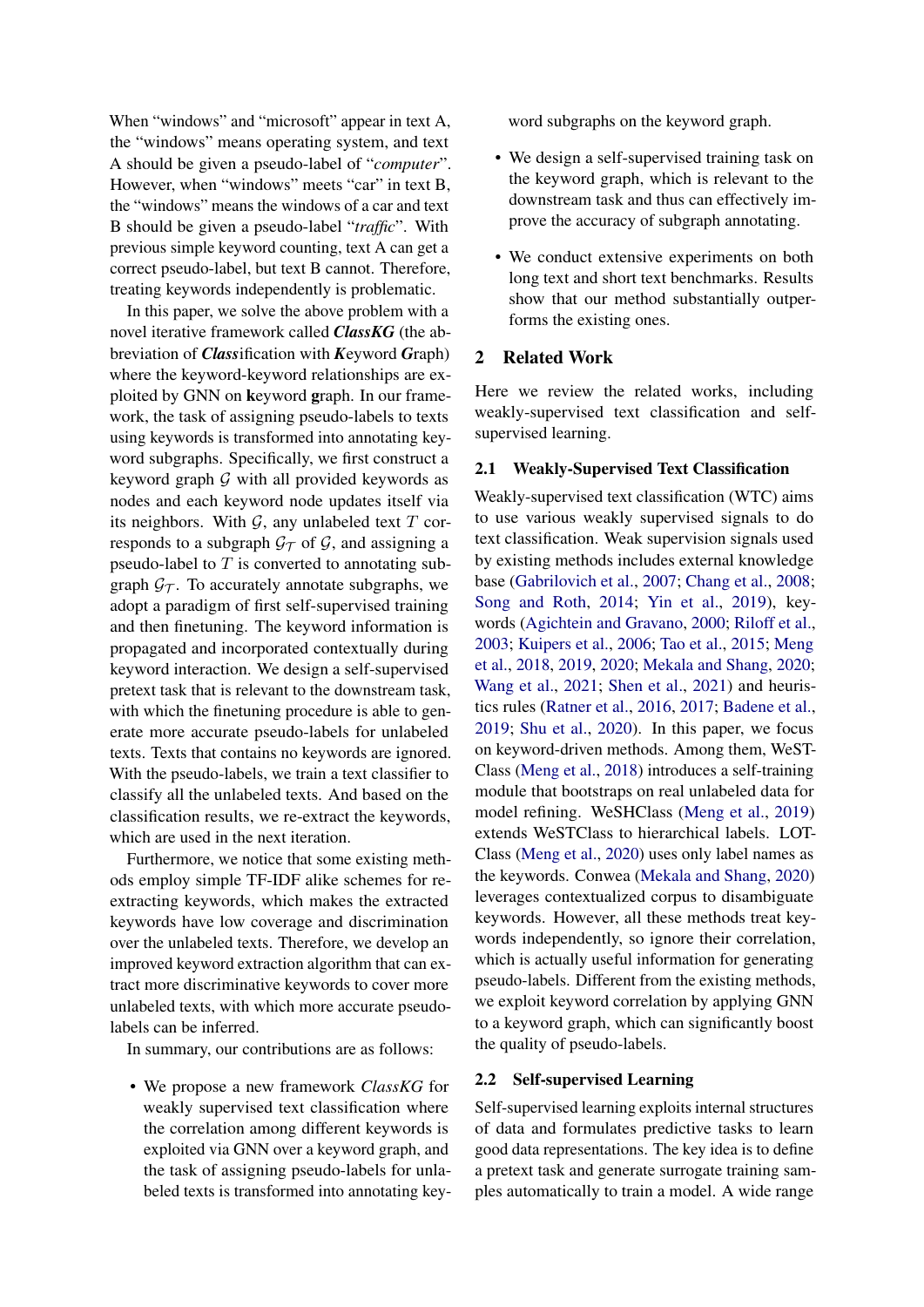of pretext tasks have been proposed. For images, self-supervised strategies include predicting missing parts of an image [\(Pathak et al.,](#page-9-12) [2016\)](#page-9-12), patch orderings [\(Noroozi and Favaro,](#page-9-13) [2016\)](#page-9-13) and instance discrimination [\(He et al.,](#page-8-5) [2020\)](#page-8-5). For texts, the tasks can be masked language modeling [\(Devlin et al.,](#page-8-6) [2019\)](#page-8-6), sentence order prediction [\(Lan et al.,](#page-8-7) [2020\)](#page-8-7) and sentence permutation [\(Lewis et al.,](#page-8-8) [2020\)](#page-8-8). For graphs, the pretext tasks can be contextual property prediction [\(Rong et al.,](#page-9-14) [2020\)](#page-9-14), attribute and edge generation [\(Hu et al.,](#page-8-9) [2020b\)](#page-8-9).

However, up to now there are only a few works of self-supervised learning for subgraph representation [\(Jiao et al.,](#page-8-10) [2020;](#page-8-10) [Qiu et al.,](#page-9-15) [2020\)](#page-9-15), where contrastive loss is used for subgraph instance discrimination, and the downstream tasks they serve are mainly whole graph classification or node classification, instead of subgraph classification. Here, we design a new pretext task based on the keyword graph to learn better representations of keyword subgraphs, with which the accuracy of pseudo-label generation is improved, and consequently classification performance is boosted.

#### 3 Method

# 3.1 Problem Definition

The input data contains two parts: a) A set of userprovided initial keywords  $S = \{S_1, S_2, ... S_C\}$  for *C* categories, where  $S_i = \{w_1^i, w_2^i, ..., w_{k_i}^i\}$  denotes the  $k_i$  keywords of category i, b) A set of n unlabeled texts  $U = \{U_1, U_2, ..., U_n\}$  falling in C classes. Our aim is to build a text classifier and assign labels to the unlabeled texts U.

#### 3.2 Framework

Fig. [2](#page-3-0) is the framework of our method, which follows an iterative paradigm. In each iteration, we first build a keyword graph  $G$  based on the cooccurrence relationships between keywords from all classes. Each keyword node aggregates information from its neighbors. Here, an unlabeled text corresponds to a subgraph of  $G$  and annotating unlabeled texts is converted to annotating the corresponding subgraphs. To train a high-quality subgraph annotator  $A$ , we first train  $A$  with a designed self-supervised task on  $G$ , then finetune it with noisy labels. After that, unlabeled texts containing keywords are mapped to subgraphs, which are annotated by  $A$  to generate pseudo-labels. With the pseudo-labels, we train a text classifier to classify all unlabeled texts. Based on the classification

results, keywords are re-extracted and updated for the next iteration, until the keywords change little.

## 3.3 Keyword Graph Construction

To model the relationships among keywords, we construct a keyword graph  $\mathcal G$  by representing keywords as vertices and co-occurrences between keywords as edges, denoted as  $\mathcal{G} = (\mathcal{V}, \mathcal{E})$ .

For vertices  $V$ , the embedding of a node is initialized with vector  $x_v = [v_{class}; v_{index}] \in \mathbb{R}^{C+|\mathcal{V}|},$ where  $v_{class}$  is the one-hot embedding of keyword class,  $v_{index}$  is the one-hot embedding of keyword index, and C is the number of classes.

For edges  $\mathcal{E}$ , if keywords  $w_i$  and  $w_j$  occur in an unlabeled text in order, there exists a directed edge from  $w_i$  to  $w_j$ . Meanwhile, we take their cooccurrences  $F_{ij}$  in unlabeled texts as edge attribute. Considering the limited number of keywords contained in a text, we do not use any sliding window to limit the number of edges.

With the keyword graph  $G$ , keyword feature information is propagated and aggregated by GNN.

#### 3.4 Subgraph Annotator Training

With the keyword graph, an unlabeled text is converted into a subgraph of  $G$ . Specifically, the keywords in a text hit a set of vertices in  $\mathcal{G}$ . The subgraph is the induced subgraph of the hit vertices in  $G$ . Assigning pseudo labels to unlabeled texts is equivalent to annotating the corresponding subgraphs, which is a graph-level classification problem. In practice, we employ graph isomorphism network (GIN) [\(Xu et al.,](#page-9-16) [2019\)](#page-9-16) as our subgraph annotator to perform node feature propagation and subgraph readout. The keyword feature is propagated and aggregated as follows:

$$
h_v^{(k)} = MLP^{(k)}((1 + \varepsilon^{(k)}) \cdot h_v^{(k-1)} + \sum_{u \in N(v)} h_u^{(k-1)})
$$
\n(1)

where  $h_v^{(k)}$  denotes the representation of node v after the  $k^{th}$  update.  $MLP^{(k)}$  is a multi-layer perceptron in the  $k^{th}$  layer.  $\varepsilon$  is a learnable parameter.  $N(v)$  denotes all the neighbors of node v. Then, we perform readout to obtain subgraph representation:

$$
h_G = CONCAT(SUM({h_v^{(k)}}|v \in G))|k = 0...K) (2)
$$

GIN concatenates the sum of all node features from the same layer as the subgraph representation.

To train a subgraph annotator with high annotating accuracy, we first train a GIN via a designed self-supervised task, then finetune it.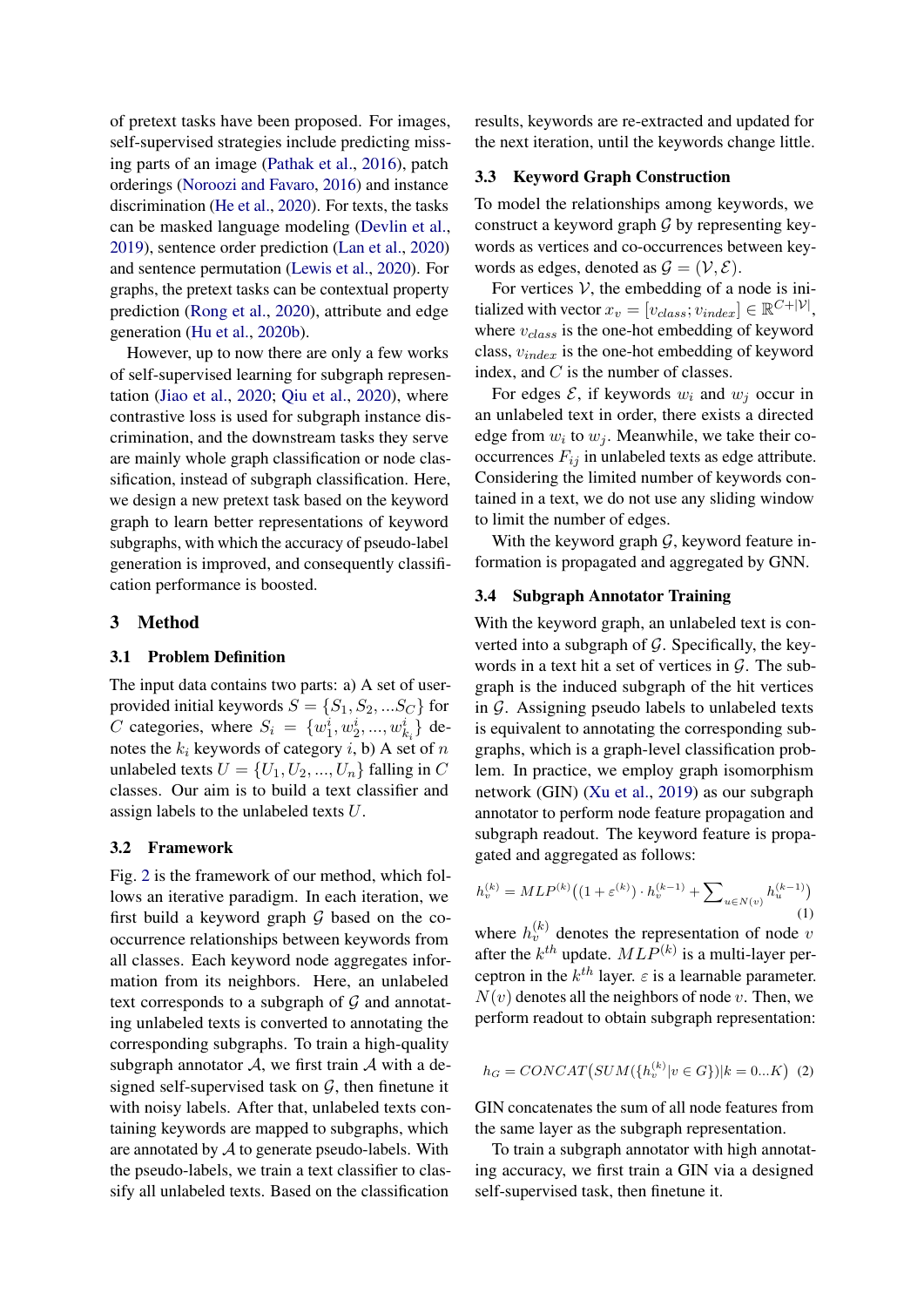<span id="page-3-0"></span>

Figure 2: Our framework follows an iterative paradigm. In each iteration, we first build a keyword graph  $G$ , with which unlabeled texts corresponds to subgraphs of  $G$ , and assigning pseudo-labels to texts is transformed to annotating the corresponding subgraphs. To train the subgraph annotator, we design a self-supervised pretext task, and finetune it. Then, a text classifier is trained with the pseudo-labels. Based on the classification results of the classifier, keywords are re-extracted and updated for the next iteration.

## 3.4.1 Self-supervised Training on Graph

As mentioned in previous self-supervised learning works [\(Hu et al.,](#page-8-11) [2020a\)](#page-8-11), a successful pre-training needs examples and target labels that are correlated with the downstream task of interest. Otherwise, it may harm generalization, which is known as *negative transfer*. Considering that the downstream task is a graph-level classification, we design a graph-level self-supervised task, which is highly relevant to subgraph annotation. Our selfsupervised method is shown in Alg. [1,](#page-3-1) where the subgraph annotator  $A$  learns to predict the class of the start point of a random walk and the subgraph derived from the random walk is similar to the subgraph generated by an unlabeled text.

To begin with, we randomly sample a keyword  $w_r$  from class  $C_r$  as the start point of a random walk. The number of random walk steps follows the same Gaussian distribution  $\mathcal{N}(u_s, \sigma_s^2)$  as that of the number of keywords appearing in an unlabeled text in U. Therefore, we estimate the parameters of the Gaussian distribution  $u_s$ ,  $\sigma_s^2$  based on U as follows:

$$
u_s = \frac{1}{n} \sum_{i}^{n} k f(U_i)
$$
 (3)

$$
\sigma_s^2 = \frac{1}{n-1} \sum_{i}^{n} \left[ kf(U_i) - u_s \right]^2 \tag{4}
$$

where  $kf(U_i)$  is the number of keywords contained in text  $U_i$ . Then, we can sample the length  $L$  of random walk from distribution  $\mathcal{N}(u_s, \sigma_s^2)$ . The probability of walking from node  $w_i$  to node  $w_j$  is derived from the co-occurrence frequency by

$$
p_{ij} = \frac{F_{ij}}{\sum_{w_k \in N(w_i)} F_{ik}} \tag{5}
$$

where  $F_{ik}$  is the co-occurrence frequency of  $w_i$ followed by  $w_k$ .  $N(w_i)$  is the neighbors set of  $w_i$ . <span id="page-3-1"></span>Algorithm 1 Self-supervision on Keyword Graph **Input:** keyword graph  $G$ , unlabeled texts  $U$ , Gaussian parameters  $u_s, \sigma_s^2$ , edge probability  $p_{ij}$ Output: pretrained subgraph annotator A

# 1: repeat

- 2: Randomly sample a class  $C_r$ .
- 3: Sample a keyword  $w_r$  from class  $C_r$ .
- 4: Sample L from distribution  $\mathcal{N}(u_s, \sigma_s^2)$ .
- 5: Perform a random walk on  $G$ , with  $w_r$ as start point,  $p_{ij}$  as probability, L as length, which will obtain a subgraph  $G_r$ .
- 6: With  $G_r$  as input of A,  $C_r$  as predicted target, compute the loss.
- 7: Compute the gradient and update parameters of A.
- 8: until convergence

Then, we start from node  $w_r$  to perform a Lstep random walk. In each step,  $p_{ij}$  determines the probability of jumping from  $w_i$  to neighbor  $w_j$ . At the end of random walk, we obtain a subgraph  $G_r$ , which is the induced subgraph of the traversed nodes in the keyword graph G.

Our self-supervised task is designed to take  $G_r$ as the input of  $A$  and make  $A$  learn to predict the class of start point  $w_r$ . The loss function is defined as the negative log likelihood of  $C_r$ :

$$
\mathcal{L}_{SSL} = -\sum_{r \in rand} C_r \log(\mathcal{A}(G_r)) \tag{6}
$$

# 3.4.2 Finetuning

After pre-training the subgraph annotator  $A$ , we finetune it for a few epochs. The labels of finetuning are generated by voting as follows:

$$
\hat{y}_i = \arg \max_k \{ \sum_j t f(w_j, U_i) | \forall (w_j \in S_k) \} \tag{7}
$$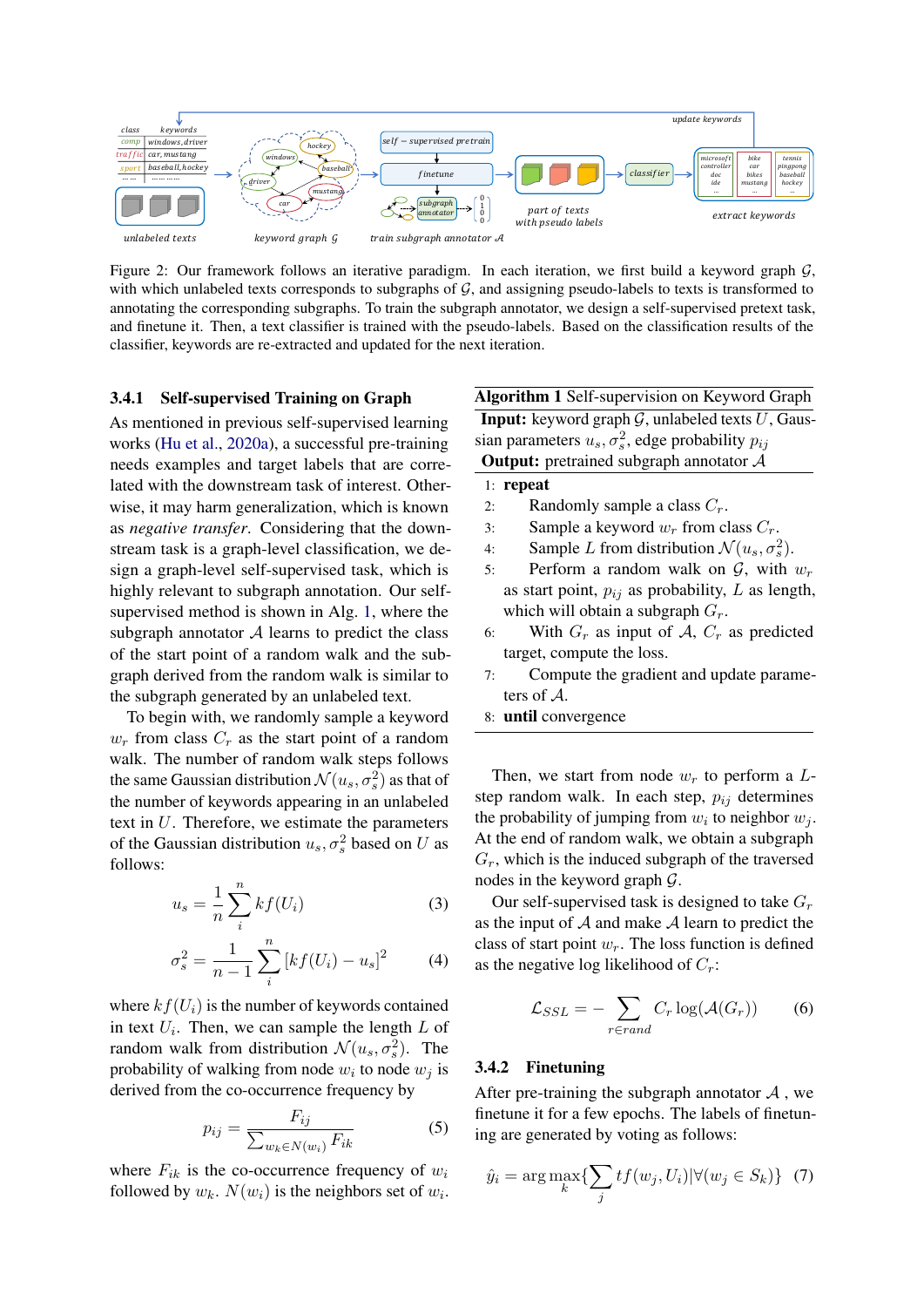where  $tf(w_i, U_i)$  denotes the term-frequency (TF) of keyword  $w_j$  in text  $U_i$ . The loss function is defined as follows:

$$
\mathcal{L}_{FT} = -\sum_{i=1}^{n} \left( kf(U_i) > 0 \right) \hat{y}_i \log(\mathcal{A}(G_i)) \quad (8)
$$

where  $G_i$  is the subgraph of text  $U_i$ . Note that the number of epochs for fine-tuning cannot be too large, otherwise it may degenerate into voting.

### 3.5 Text Classifier

After training the subgraph annotator  $A$ , we use it to annotate all the unlabeled texts  $U$  and generate pseudo-labels, which are used to train a text classifier. Texts containing no keywords are ignored. Our framework is compatible with any text classifier. We use Longformer [\(Beltagy et al.,](#page-8-12) [2020\)](#page-8-12) as the long text (document) classifier and BERT [\(De](#page-8-6)[vlin et al.,](#page-8-6) [2019\)](#page-8-6) as the short text (sentence) classifier. Following previous works [\(Meng et al.,](#page-9-1) [2018,](#page-9-1) [2020\)](#page-9-3), we self-train [\(Rosenberg et al.,](#page-9-17) [2005\)](#page-9-17) the classifier on all unlabeled texts. The predicted labels for all unlabeled texts by the text classifier are then used to re-extract keywords.

#### 3.6 Keywords Extraction

Considering that the coverage and accuracy of userprovided keywords are limited, we re-extract keywords based on the predictions of the text classifier in each iteration. Existing methods use indicators such as term frequency (TF), inverse document frequency (IDF) and their combinations [\(Mekala](#page-9-4) [and Shang,](#page-9-4) [2020\)](#page-9-4) to rank words, and a few top ones are taken as keywords. However, they treat all indicators equally, and are prone to select common and low-information words. Here, we employ an improved TF-IDF scheme, which increases the significance of IDF to reduce the scores of common words. The score of word  $w_i$  in class  $C_k$  is evaluated as follows:

<span id="page-4-1"></span>
$$
Q(w_i, C_k) = TF(w_i, C_k) \cdot IDF(w_i)^M \qquad (9)
$$

Above, M is a hyperparameter. According to the score, we select the top  $Z$  words in each category as the keywords for the next iteration.

To determine whether the model has converged, we define the change of keywords as follows:

$$
\Delta = \frac{|S^{T_i} - S^{T_i} \cap S^{T_{i-1}}|}{|S^{T_i}|} \tag{10}
$$

where  $S^{T_i}$  is the keywords set of the  $i^{th}$  iteration. If  $\Delta < \epsilon$  (a hyperparameter), the iteration stops.

<span id="page-4-0"></span>

| Datasets       | # Texts   | # Classes                   | Avg Len |
|----------------|-----------|-----------------------------|---------|
| 20News         | 18,846    | $20$ (F) or $7$ (C)         | 400     |
| <b>NYT</b>     | 13,081    | $26$ (F) or $5$ (C)         | 778     |
| <b>AG News</b> | 127,600   |                             | 54      |
| <b>DBPedia</b> | 630,000   | 14                          | 70      |
| <b>IMDB</b>    | 50,000    | $\mathcal{D}_{\mathcal{L}}$ | 297     |
| Amazon         | 4,000,000 | 2                           | 104     |

Table 1: Dataset statistics. 'F': Fine. 'C': Coarse

### 4 Experiments

# 4.1 Datasets

Different from existing works that do experiments only on long texts or short texts, we verify our method on both long and short texts. For long texts, we use two news datasets: *The 20 Newsgroups* and *The New York Times*, both of which are news articles and can be partitioned into fine-grained classes and coarse-grained classes. For short texts, we use four benchmark datasets: *AG News* [\(Zhang](#page-10-1) [et al.,](#page-10-1) [2015\)](#page-10-1), *DBPedia* [\(Lehmann et al.,](#page-8-13) [2014\)](#page-8-13), *IMDB* [\(Maas et al.,](#page-8-14) [2011\)](#page-8-14) and *Amazon* [\(McAuley](#page-8-15) [and Leskovec,](#page-8-15) [2013\)](#page-8-15). Tab. [1](#page-4-0) gives the statistics of the datasets. The initial keywords and evaluation settings follow previous works. For long texts, the initial keywords follow Conwea [\(Mekala and](#page-9-4) [Shang,](#page-9-4) [2020\)](#page-9-4) and evaluation results on the entire datasets are reported. For short texts, we follow LOTClass [\(Meng et al.,](#page-9-3) [2020\)](#page-9-3) and use the label names as initial keywords. The evaluation is performed on the test set. For all classes, we use no more than four keywords per category.

# 4.2 Compared Methods

We compare our method with a wide range of weakly-supervised text classification methods: 1) IR-TF-IDF evaluates the relevance between documents and labels by aggregated TF-IDF values of keywords. Documents are assigned labels based on their relevance to labels. 2) Dataless [\(Chang](#page-8-3) [et al.,](#page-8-3) [2008\)](#page-8-3) maps label names and documents to the same space of Wikipedia concepts. Documents are classified by the semantic similarity with each label. 3) Word2Vec [\(Mikolov et al.,](#page-9-18) [2013\)](#page-9-18) first learns the word representations in the corpus and label representations are generated by aggregating the vectors of keywords. Each document is labeled with the most similar label. 4) Doc2Cube [\(Tao](#page-9-8) [et al.,](#page-9-8) [2015\)](#page-9-8) leverages label names as supervision signals and performs joint embedding of labels, terms and documents to uncover their semantic sim-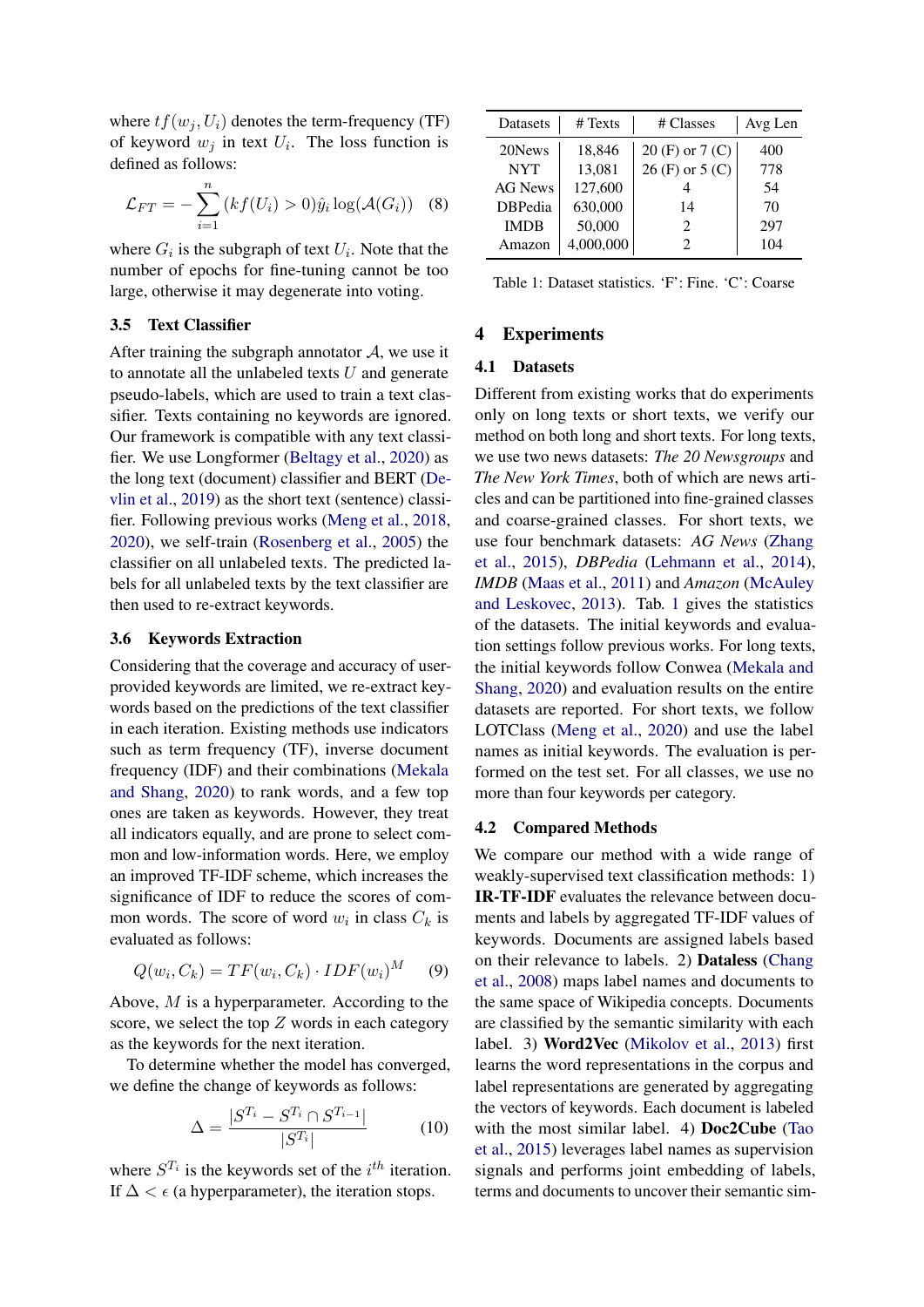<span id="page-5-1"></span>

|                  | 20 Newsgroup |                                     |      | <b>NYT</b>     |      |                                     |      |                |  |
|------------------|--------------|-------------------------------------|------|----------------|------|-------------------------------------|------|----------------|--|
| <b>Methods</b>   | Fine-grained |                                     |      | Coarse-grained |      | Fine-grained                        |      | Coarse-grained |  |
|                  |              | Micro-F1 Macro-F1 Micro-F1 Macro-F1 |      |                |      | Micro-F1 Macro-F1 Micro-F1 Macro-F1 |      |                |  |
| <b>IR-TF-IDF</b> | 0.53         | 0.52                                | 0.49 | 0.48           | 0.56 | 0.54                                | 0.65 | 0.58           |  |
| <b>Dataless</b>  | 0.61         | 0.53                                | 0.50 | 0.47           | 0.59 | 0.37                                | 0.71 | 0.48           |  |
| Word2Vec         | 0.33         | 0.33                                | 0.51 | 0.45           | 0.69 | 0.47                                | 0.92 | 0.83           |  |
| Doc2Cube         | 0.23         | 0.23                                | 0.40 | 0.35           | 0.67 | 0.34                                | 0.71 | 0.38           |  |
| WeSTClass        | 0.49         | 0.46                                | 0.53 | 0.43           | 0.50 | 0.36                                | 0.91 | 0.84           |  |
| ConWea           | 0.65         | 0.64                                | 0.62 | 0.57           | 0.91 | 0.79                                | 0.95 | 0.89           |  |
| ClassKG (Ours)   | 0.78         | 0.77                                | 0.80 | 0.75           | 0.92 | 0.80                                | 0.96 | 0.83           |  |

Table 2: Performance comparison on long text datasets with fine-grained and coarse-grained labels.

ilarities. 5) BERT count simply counts keywords to generate pseudo labels for training BERT. 6) WeSTClass [\(Meng et al.,](#page-9-1) [2018\)](#page-9-1) generates pseudo documents to train a classifier and bootstraps the model with self-training. 7) LOTClass [\(Meng](#page-9-3) [et al.,](#page-9-3) [2020\)](#page-9-3) utilizes only label names to perform classification. They use pre-trained LM to find class-indicative words and generalizes the model via self-training. 8) ConWea [\(Mekala and Shang,](#page-9-4) [2020\)](#page-9-4) leverages BERT to generate contextualized representations of words, which is further utilized to train the classifier and expand seed words.

### 4.3 Experimental Settings

The training and evaluation are performed on NVIDIA RTX 2080Ti. In the subgraph annotator, we use a three-layer GIN [\(Xu et al.,](#page-9-16) [2019\)](#page-9-16). We first train it with our self-supervised task  $10^6$  iterations and then finetune it 10 epochs. We set the batch size of self-supervision/finetuning to 50/256. In classifier training, we set the batch size to 4/8 for long/short texts. Both the subgraph annotator and the text classifier use AdamW [\(Loshchilov and](#page-8-16) [Hutter,](#page-8-16) [2019\)](#page-8-16) as optimizer. Their learning rates are 1e-4 and 2e-6, respectively. The classifier uses bert-base-uncased for short texts and longformerbase-4096 for long texts. For keywords extraction, we select top 100 keywords per class in each iteration. The hyperparameter M is set to 4. The keywords set change threshold  $\epsilon$  is set to 0.1. Our code has already been released.<sup>[1](#page-5-0)</sup>

# 4.4 Performance Comparison

Long text datasets. The evaluation results are summarized in Table [2.](#page-5-1) Since the datasets are imbalanced, we use micro-f1 and macro-f1 as evalua-

<span id="page-5-2"></span>

| Methods           | AG News DBPedia IMDB Amazon |       |       |       |
|-------------------|-----------------------------|-------|-------|-------|
| Dataless          | 0.696                       | 0.634 | 0.505 | 0.501 |
| <b>BERT</b> count | 0.752                       | 0.722 | 0.677 | 0.654 |
| WeSTClass         | 0.823                       | 0.811 | 0.774 | 0.753 |
| <b>LOTClass</b>   | 0.864                       | 0.911 | 0.865 | 0.916 |
| ClassKG (Ours)    | 0.888                       | 0.980 | 0.874 | 0.926 |

Table 3: Comparison on short text datasets.

tion metrics. As we can see, our method achieves SOTA, and outperforms existing weakly supervised methods in most cases. On 20Newsgroup, which is a much harder dataset, our method exceeds SOTA for all metrics by a large margin. The gap is 13% in fine-grained classification and 18% in coarsegrained classification. Although the NYT dataset is relatively simple, our model still has advantage on three of the four metrics: achieves over 1% improvement on 3 metrics, degrades a little only on macro-f1 of coarse-grained, due to the extreme imbalance of categories.

Short text datasets. Results of short text datasets are shown in Table [3.](#page-5-2) We follow previous works [\(Meng et al.,](#page-9-3) [2020\)](#page-9-3) to use accuracy as the metric. We can see that our method outperforms SOTA on all datasets, especially for DBPedia, the improvement is up to 6.9%. With only label names as initial keywords, our method achieve almost 90% accuracy on all datasets.

# 4.5 Ablation Study

Here, we check the effects of various components and parameters in our framework. Experiments are conducted on 20News with fine-grained labels.

### 4.5.1 Effectiveness of Subgraph Annotator

To verify the effectiveness of subgraph annotator  $A$ , we compare the results w/wo subgraph annotator A

<span id="page-5-0"></span><sup>1</sup>[https://github.com/zhanglu-cst/](https://github.com/zhanglu-cst/ClassKG) [ClassKG](https://github.com/zhanglu-cst/ClassKG)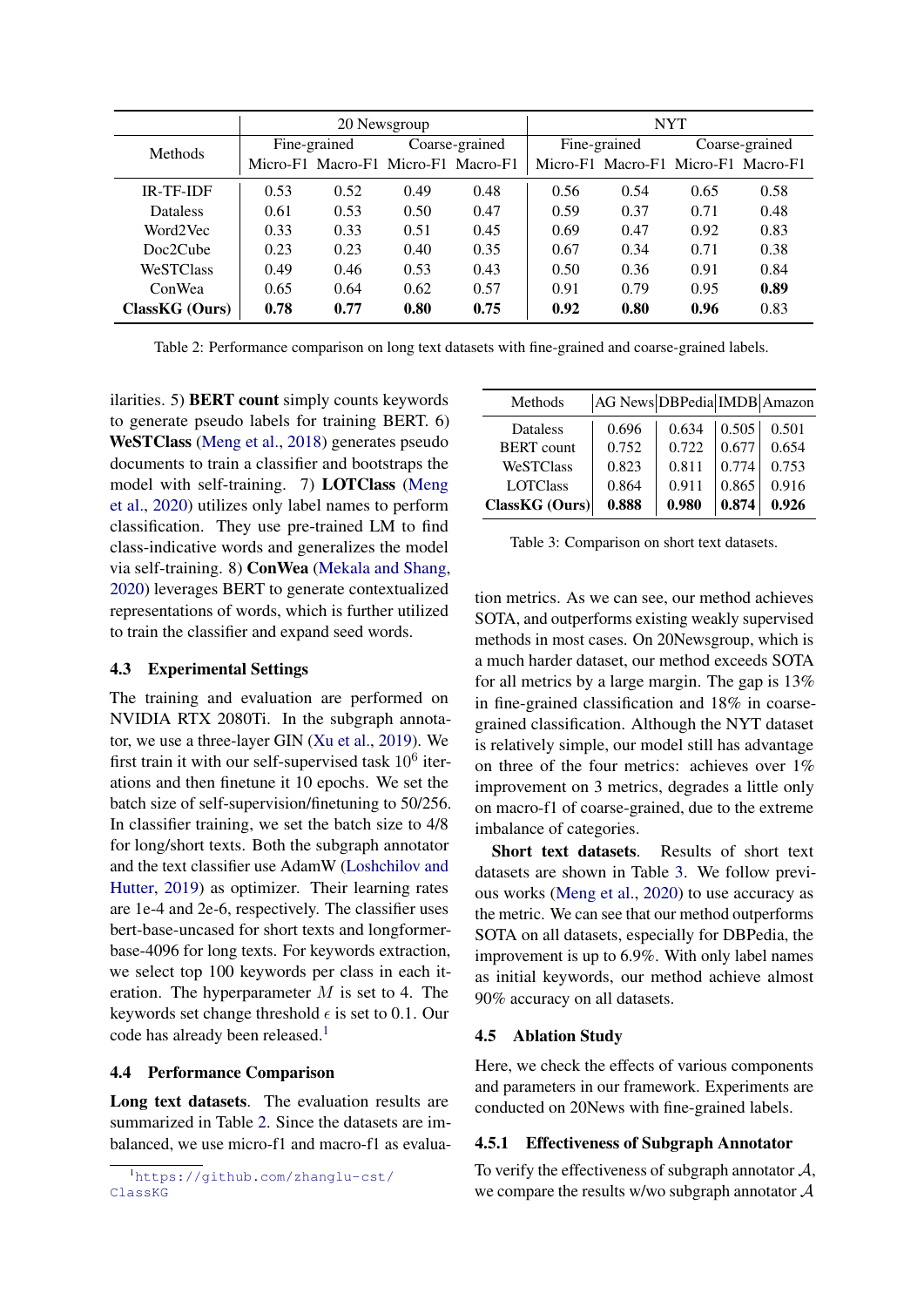<span id="page-6-0"></span>

Figure 3: Comparison with the case without selfsupervised learning (SSL) and the case using counting. Results of quality of pseudo labels (top) and classification (down) in the first 6 iterations are shown.

and w/wo self-supervised learning (SSL). For the case without  $A$ , we use keyword counting to generate pseudo-labels, which is widely used in previous works. For the case without self-supervision, we directly finetune the subgraph annotator without self-supervised training. The results of the first 6 iterations are illustrated in Fig. [3.](#page-6-0)

We can see that 1) our method with all components performs much better than the other cases, proving the effectiveness of exploiting the correlation among keywords. 2) For the case using keyword counting, since the correlation among keywords is ignored, the micro/macro-f1 of pseudo labels is the worst, which leads to the worst classification performance. 3) For the case with finetuning but no self-supervised learning, it outperforms keyword counting by 2.5% and 1.7% on micro-f1 and macro-f1 of pseudo labels in the  $6<sup>th</sup>$ iteration, respectively, which further leads to 3.6% and 3.2% gain on micro/macro-f1 of classification performance. 4) Our self-supervised learning task can boost performance, exceeding the case without SSL by a large margin of 3.5% and 4.4% in terms of micro/macro-f1 of pseudo labels, and 4.0% and 4.9% of classification performance.

# 4.5.2 Subgraph Annotator Implementation

We use different GNNs to implement the subgraph annotator, including GCN [\(Kipf and Welling,](#page-8-17) [2017\)](#page-8-17), GAT (Veličković et al., [2018\)](#page-9-19) and GIN [\(Xu](#page-9-16) [et al.,](#page-9-16) [2019\)](#page-9-16). For GCN and GAT, we readout the subgraph by averaging all node features in the last layer. For fair comparison, all GNNs set the layer

<span id="page-6-2"></span>

Figure 4: Effect of keywords number per class Z on the coverage of unlabeled texts, the change of keywords, and the quality of pseudo labels.

number to 3. Performance comparison is given in Table [4.](#page-6-1) We can see that the performance of subgraph annotator is highly related to the selected GNN model, and a more powerful GNN model will lead to higher annotation accuracy.

<span id="page-6-1"></span>

| Metrics  | $GNN/$ Iter 1 2 |  | 3                             |  |
|----------|-----------------|--|-------------------------------|--|
| Micro-F1 | GCN             |  | 0.700 0.712 0.742 0.743 0.743 |  |
|          | GAT             |  | 0.703 0.735 0.753 0.753 0.753 |  |
|          | <b>GIN</b>      |  | 0.712 0.750 0.764 0.764 0.764 |  |
| Macro-F1 | <b>GCN</b>      |  | 0.684 0.697 0.726 0.726 0.726 |  |
|          | GAT             |  | 0.689 0.719 0.737 0.737 0.737 |  |
|          | GIN             |  | 0.698 0.735 0.750 0.750 0.750 |  |

Table 4: Performance comparison among different subgraph annotator implementations.

### 4.5.3 Effect of the Number of Keywords

Here, we check the effect of the number of extracted keywords. We vary the number of extracted keywords per class Z and show the results in Fig. [4.](#page-6-2) We can see that 1) since more keywords will hit more texts, more extracted keywords result in higher text coverage. 2) The change  $(\Delta)$  of keywords falls below the threshold  $\epsilon$  (0.1) in the 3<sup>th</sup> update for all three keywords number settings. We can assume that  $Z$  has little effect on the number of iterations for model convergence. 3) Increasing the number of keywords from 50 to 100 brings a great performance improvement, while more keywords  $(Z = 300)$  make little change.

### 4.5.4 Effect of the IDF Power *M*

We check the effect of the power of IDF  $M$  in Eq. [\(9\)](#page-4-1) by changing its value from 1 to 7 for ex-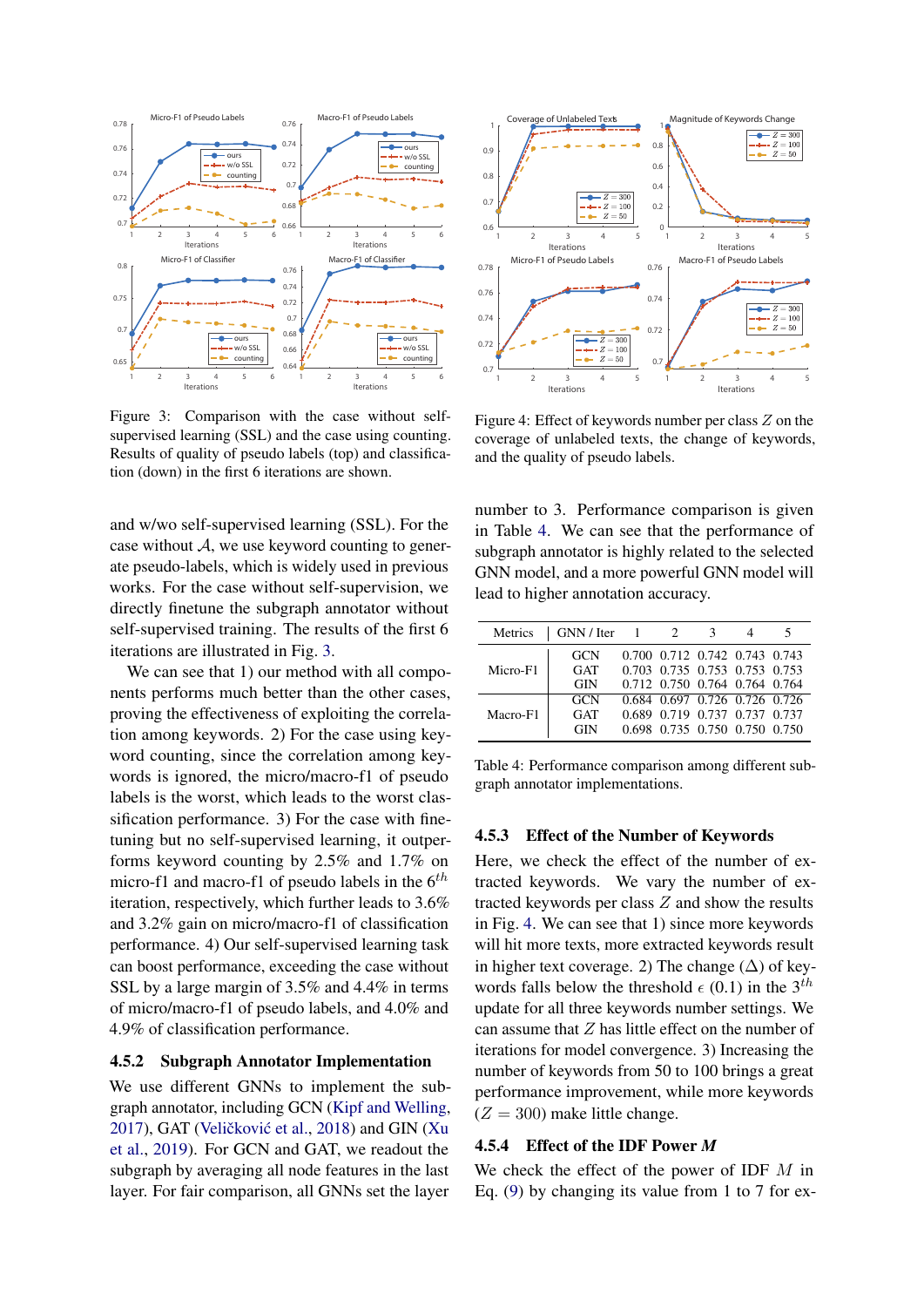<span id="page-7-1"></span>

|          | Metrics   Classifier / Iter 1 2     |  | 3                        |  |
|----------|-------------------------------------|--|--------------------------|--|
| Micro-F1 | <b>HAN</b>                          |  | 0.69 0.71 0.72 0.72 0.72 |  |
|          | Longformer 0.69 0.77 0.78 0.78 0.78 |  |                          |  |
| Macro-F1 | <b>HAN</b>                          |  | 0.68 0.70 0.70 0.71 0.71 |  |
|          | Longformer 0.68 0.76 0.77 0.76 0.77 |  |                          |  |

Table 5: Results of different classifier implementations.

tracting keywords, based on which we train the subgraph annotator and report the micro-f1 of subgraph annotation and the coverage of unlabeled texts. Results of the  $1^{th}$  and  $2^{th}$  iterations are shown in Fig. [5.](#page-7-0) With the increase of  $M$ , the accuracy of labeling also increases, but the coverage decreases. This is due to that a larger M makes the algorithm extract more uncommon words, thus improving the accuracy while reducing the coverage.

<span id="page-7-0"></span>

Figure 5: Effect of the IDF power M on micro-f1 of subgraph annotation and coverage of unlabeled texts.

### 4.5.5 Effect of Text Classifier Implementation

Our framework is compatible with any classifier. Here, we replace the Longformer classifier [\(Belt](#page-8-12)[agy et al.,](#page-8-12) [2020\)](#page-8-12) for long texts with HAN [\(Pap](#page-9-20)[pas and Popescu-Belis,](#page-9-20) [2017\)](#page-9-20) classifier. Results are shown in Table [5.](#page-7-1) As we can see, our framework with HAN classifier still achieves good performance, surpassing SOTA by 7% in micro/macro-f1.

## 4.5.6 Effects of Hyperparameters

Here, we check the effects of two hyperparameters: the number of GIN layers and the number of epochs for finetuning subgraph annotator. The results of the  $1^{th}$  and  $2^{th}$  iterations are shown in Fig. [6.](#page-7-2) We can see that the accuracy of subgraph annotator decreases slightly as the number of GIN layers increases, which may be due to over smoothing. As finetuning goes, the labeling accuracy decreases slightly, which may be caused by overfitting.

#### 4.6 Case Study

Here we present a case study to show the power of our framework. We take the *technology* class in AG

<span id="page-7-2"></span>

Figure 6: Hyperparameter effect.

News dataset as an example. In the beginning, we take "technology" as the initial keyword. At the end of the 1st/2nd iteration, the keywords are updated and the top 12 keywords are presented in Table [6.](#page-7-3) Obviously, all the 12 keywords extracted by our method are correct, belonging to "technology" category. Furthermore, we check the annotation results in the 2nd iteration. Some annotations are shown in Table [7.](#page-7-4) We can see that our annotator gets more accurate pseudo-labels than keyword counting.

<span id="page-7-3"></span>

| <b>Iter</b>   | Top 12 Keywords                                                                      |
|---------------|--------------------------------------------------------------------------------------|
|               | technology                                                                           |
|               | linux, yahoo, font, mars, nokia, napster<br>peer, adobe, titan, skype, cisco, google |
| $\mathcal{D}$ | linux, yahoo, font, mars, nokia, adobe<br>titan, skype, abbott, ibm, apple, xbox     |

Table 6: The top 12 keywords of *technology* class.

<span id="page-7-4"></span>

| <b>Sentences</b>                                                                 | Count $\mathcal A$ GT |             |  |
|----------------------------------------------------------------------------------|-----------------------|-------------|--|
| Google IPO Auction Off<br>to Rocky Start. WASHINGTON                             |                       | $3 \t2 \t2$ |  |
| Strippers and pole dancers should be<br>banned from performing in stretch        |                       | $\Omega$    |  |
| The Olympics - weapon of mass distraction.<br>As Australians watch their country |                       |             |  |

Table 7: Some cases that our annotator  $(A)$  outperforms keyword counting (Count). 'GT': Ground True. '0': politics, '1': sports, '2': business, '3': technology.

### 5 Conclusion

In this work, we propose a novel method for weakly-supervised text classification by exploiting the correlation among keywords. Our method follows an iterative paradigm. In each iteration, we first build a keyword graph and the task of assigning pseudo-labels is transformed into annotating keyword subgraphs. To accurately annotate subgraphs, we first train the subgraph annotator with a designed pretext task and then finetune it. The trained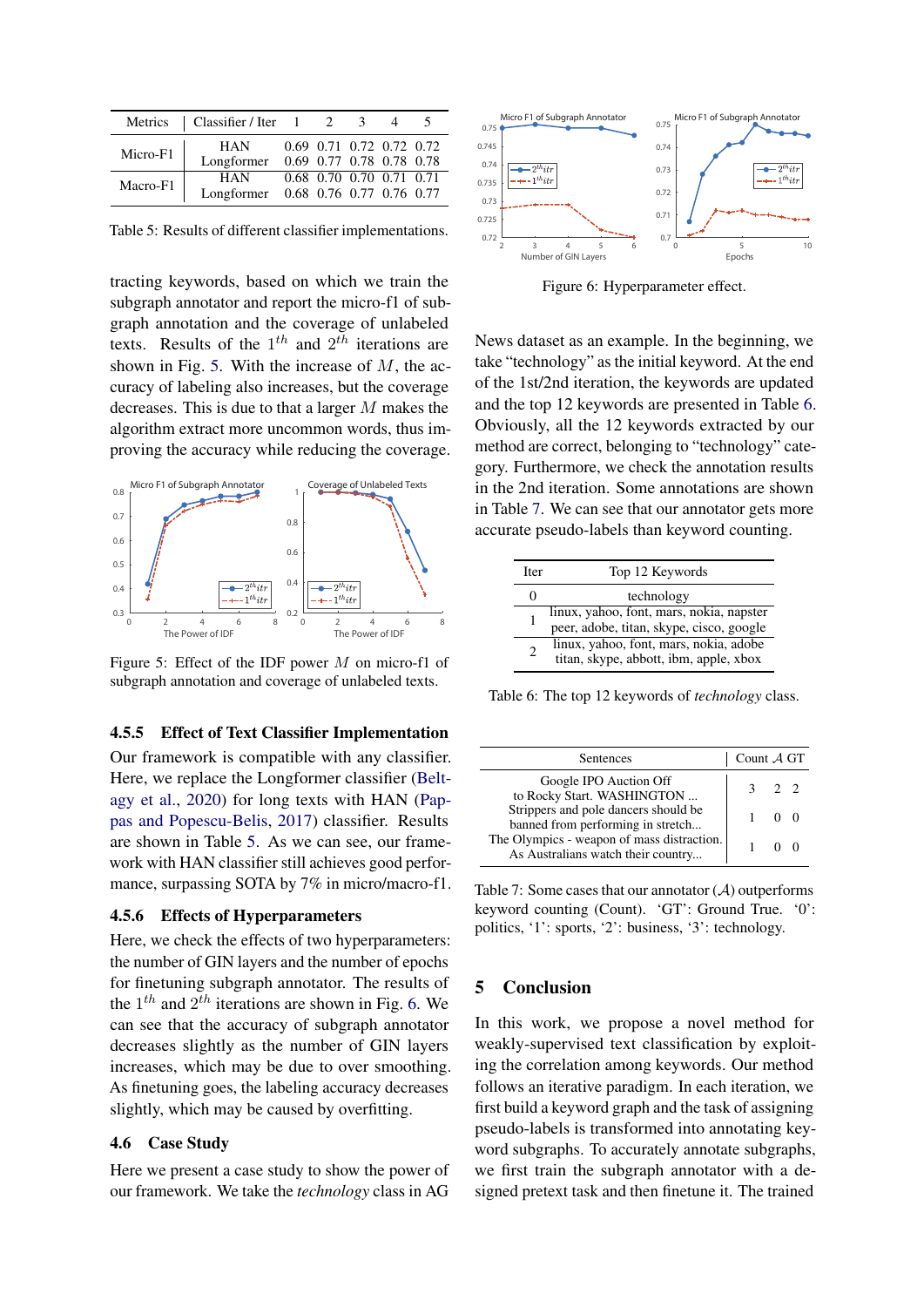subgraph annotator is used to generate pseudo labels, with which we train a text classifier. Finally, we re-extract keywords from the classification results of the classifier. Our experiments on both long and short text datasets show that our method outperforms the existing ones. As for future work, we will focus on improving the proposed method by new mechanisms and network structures.

Acknowledgement. This work was supported by Alibaba Group through Alibaba Innovative Research Program.

## References

- <span id="page-8-0"></span>Eugene Agichtein and Luis Gravano. 2000. Snowball: Extracting relations from large plain-text collections. In *Proceedings of the fifth ACM conference on Digital libraries*, pages 85–94.
- <span id="page-8-4"></span>Sonia Badene, Kate Thompson, Jean-Pierre Lorré, and Nicholas Asher. 2019. [Data programming for learn](https://doi.org/10.18653/v1/P19-1061)[ing discourse structure.](https://doi.org/10.18653/v1/P19-1061) In *Proceedings of the 57th Annual Meeting of the Association for Computational Linguistics*, pages 640–645, Florence, Italy. Association for Computational Linguistics.
- <span id="page-8-12"></span>Iz Beltagy, Matthew E. Peters, and Arman Cohan. 2020. Longformer: The long-document transformer. *arXiv:2004.05150*.
- <span id="page-8-3"></span>Ming-Wei Chang, Lev-Arie Ratinov, Dan Roth, and Vivek Srikumar. 2008. Importance of semantic representation: Dataless classification. In *Proceedings of the AAAI Conference on Artificial Intelligence*, volume 2, pages 830–835.
- <span id="page-8-6"></span>Jacob Devlin, Ming-Wei Chang, Kenton Lee, and Kristina Toutanova. 2019. [BERT: Pre-training of](https://doi.org/10.18653/v1/N19-1423) [deep bidirectional transformers for language under](https://doi.org/10.18653/v1/N19-1423)[standing.](https://doi.org/10.18653/v1/N19-1423) In *Proceedings of the 2019 Conference of the North American Chapter of the Association for Computational Linguistics: Human Language Technologies, Volume 1 (Long and Short Papers)*, pages 4171–4186, Minneapolis, Minnesota. Association for Computational Linguistics.
- <span id="page-8-2"></span>Evgeniy Gabrilovich, Shaul Markovitch, et al. 2007. Computing semantic relatedness using wikipediabased explicit semantic analysis. In *International Joint Conference on Artificial Intelligence*, volume 7, pages 1606–1611.
- <span id="page-8-5"></span>Kaiming He, Haoqi Fan, Yuxin Wu, Saining Xie, and Ross Girshick. 2020. Momentum contrast for unsupervised visual representation learning. In *Proceedings of the IEEE/CVF Conference on Computer Vision and Pattern Recognition*, pages 9729–9738.
- <span id="page-8-11"></span>Weihua Hu, Bowen Liu, Joseph Gomes, Marinka Zitnik, Percy Liang, Vijay Pande, and Jure Leskovec. 2020a. [Strategies for pre-training graph neural net](https://openreview.net/forum?id=HJlWWJSFDH)[works.](https://openreview.net/forum?id=HJlWWJSFDH) In *International Conference on Learning Representations*.
- <span id="page-8-9"></span>Ziniu Hu, Yuxiao Dong, Kuansan Wang, Kai-Wei Chang, and Yizhou Sun. 2020b. Gpt-gnn: Generative pre-training of graph neural networks. In *Proceedings of the 26th ACM SIGKDD International Conference on Knowledge Discovery & Data Mining*, pages 1857–1867.
- <span id="page-8-10"></span>Y. Jiao, Y. Xiong, J. Zhang, Y. Zhang, T. Zhang, and Y. Zhu. 2020. [Sub-graph contrast for scalable](https://doi.org/10.1109/ICDM50108.2020.00031) [self-supervised graph representation learning.](https://doi.org/10.1109/ICDM50108.2020.00031) In *2020 IEEE International Conference on Data Mining (ICDM)*, pages 222–231, Los Alamitos, CA, USA. IEEE Computer Society.
- <span id="page-8-17"></span>Thomas N. Kipf and Max Welling. 2017. Semisupervised classification with graph convolutional networks. In *International Conference on Learning Representations (ICLR)*.
- <span id="page-8-1"></span>Benjamin J Kuipers, Patrick Beeson, Joseph Modayil, and Jefferson Provost. 2006. Bootstrap learning of foundational representations. *Connection Science*, 18(2):145–158.
- <span id="page-8-7"></span>Zhenzhong Lan, Mingda Chen, Sebastian Goodman, Kevin Gimpel, Piyush Sharma, and Radu Soricut. 2020. [Albert: A lite bert for self-supervised learning](https://openreview.net/forum?id=H1eA7AEtvS) [of language representations.](https://openreview.net/forum?id=H1eA7AEtvS) In *International Conference on Learning Representations*.
- <span id="page-8-13"></span>Jens Lehmann, Robert Isele, Max Jakob, Anja Jentzsch, Dimitris Kontokostas, Pablo Mendes, Sebastian Hellmann, Mohamed Morsey, Patrick Van Kleef, Sören Auer, and Christian Bizer. 2014. [Dbpedia](https://doi.org/10.3233/SW-140134)  [a large-scale, multilingual knowledge base extracted](https://doi.org/10.3233/SW-140134) [from wikipedia.](https://doi.org/10.3233/SW-140134) *Semantic Web Journal*, 6.
- <span id="page-8-8"></span>Mike Lewis, Yinhan Liu, Naman Goyal, Marjan Ghazvininejad, Abdelrahman Mohamed, Omer Levy, Veselin Stoyanov, and Luke Zettlemoyer. 2020. [BART: Denoising sequence-to-sequence pre](https://doi.org/10.18653/v1/2020.acl-main.703)[training for natural language generation, translation,](https://doi.org/10.18653/v1/2020.acl-main.703) [and comprehension.](https://doi.org/10.18653/v1/2020.acl-main.703) In *Proceedings of the 58th Annual Meeting of the Association for Computational Linguistics*, pages 7871–7880, Online. Association for Computational Linguistics.
- <span id="page-8-16"></span>Ilya Loshchilov and Frank Hutter. 2019. [Decoupled](https://openreview.net/forum?id=Bkg6RiCqY7) [weight decay regularization.](https://openreview.net/forum?id=Bkg6RiCqY7) In *International Conference on Learning Representations*.
- <span id="page-8-14"></span>Andrew L. Maas, Raymond E. Daly, Peter T. Pham, Dan Huang, Andrew Y. Ng, and Christopher Potts. 2011. [Learning word vectors for sentiment analy](https://www.aclweb.org/anthology/P11-1015)[sis.](https://www.aclweb.org/anthology/P11-1015) In *Proceedings of the 49th Annual Meeting of the Association for Computational Linguistics: Human Language Technologies*, pages 142–150, Portland, Oregon, USA. Association for Computational Linguistics.
- <span id="page-8-15"></span>Julian McAuley and Jure Leskovec. 2013. [Hidden fac](https://doi.org/10.1145/2507157.2507163)[tors and hidden topics: Understanding rating dimen](https://doi.org/10.1145/2507157.2507163)[sions with review text.](https://doi.org/10.1145/2507157.2507163) In *Proceedings of the 7th ACM Conference on Recommender Systems*, RecSys '13, page 165–172, New York, NY, USA. Association for Computing Machinery.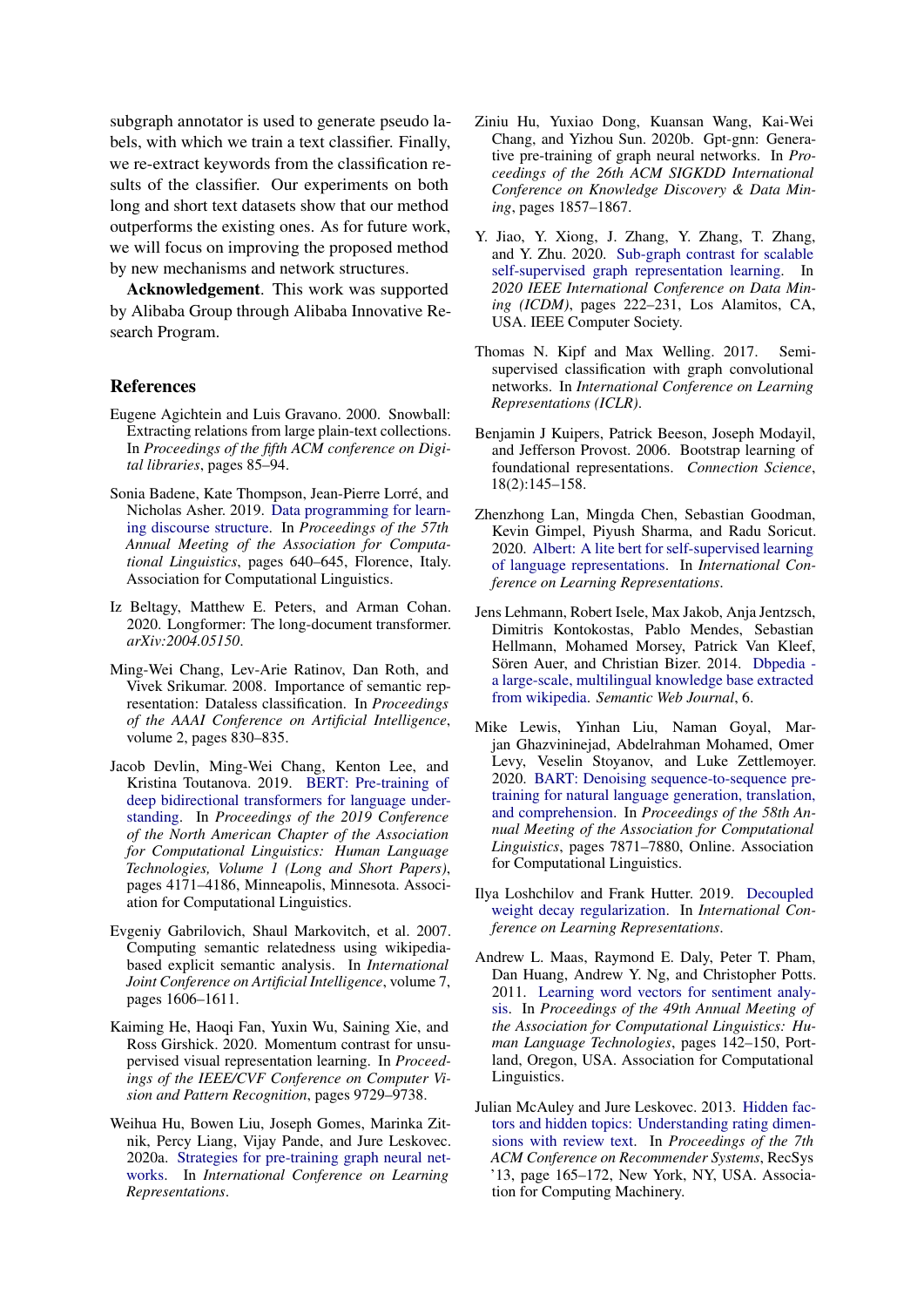- <span id="page-9-4"></span>Dheeraj Mekala and Jingbo Shang. 2020. [Contextual](https://doi.org/10.18653/v1/2020.acl-main.30)[ized weak supervision for text classification.](https://doi.org/10.18653/v1/2020.acl-main.30) In *Proceedings of the 58th Annual Meeting of the Association for Computational Linguistics*, pages 323–333, Online. Association for Computational Linguistics.
- <span id="page-9-1"></span>Yu Meng, Jiaming Shen, Chao Zhang, and Jiawei Han. 2018. Weakly-supervised neural text classification. In *Proceedings of the 27th ACM International Conference on Information and Knowledge Management*, pages 983–992.
- <span id="page-9-2"></span>Yu Meng, Jiaming Shen, Chao Zhang, and Jiawei Han. 2019. Weakly-supervised hierarchical text classification. In *Proceedings of the AAAI Conference on Artificial Intelligence*, volume 33, pages 6826–6833.
- <span id="page-9-3"></span>Yu Meng, Yunyi Zhang, Jiaxin Huang, Chenyan Xiong, Heng Ji, Chao Zhang, and Jiawei Han. 2020. [Text](https://doi.org/10.18653/v1/2020.emnlp-main.724) [classification using label names only: A language](https://doi.org/10.18653/v1/2020.emnlp-main.724) [model self-training approach.](https://doi.org/10.18653/v1/2020.emnlp-main.724) In *Proceedings of the 2020 Conference on Empirical Methods in Natural Language Processing (EMNLP)*, pages 9006–9017, Online. Association for Computational Linguistics.
- <span id="page-9-18"></span>Tomas Mikolov, Kai Chen, Greg Corrado, and Jeffrey Dean. 2013. Efficient estimation of word representations in vector space. In *International Conference on Learning Representations (ICLR)*.
- <span id="page-9-13"></span>Mehdi Noroozi and Paolo Favaro. 2016. Unsupervised learning of visual representations by solving jigsaw puzzles. In *European conference on computer vision*, pages 69–84. Springer.
- <span id="page-9-20"></span>Nikolaos Pappas and Andrei Popescu-Belis. 2017. [Multilingual hierarchical attention networks for doc](https://www.aclweb.org/anthology/I17-1102)[ument classification.](https://www.aclweb.org/anthology/I17-1102) In *Proceedings of the Eighth International Joint Conference on Natural Language Processing (Volume 1: Long Papers)*, pages 1015–1025, Taipei, Taiwan. Asian Federation of Natural Language Processing.
- <span id="page-9-12"></span>Deepak Pathak, Philipp Krahenbuhl, Jeff Donahue, Trevor Darrell, and Alexei A Efros. 2016. Context encoders: Feature learning by inpainting. In *Proceedings of the IEEE conference on computer vision and pattern recognition*, pages 2536–2544.
- <span id="page-9-15"></span>Jiezhong Qiu, Qibin Chen, Yuxiao Dong, Jing Zhang, Hongxia Yang, Ming Ding, Kuansan Wang, and Jie Tang. 2020. Gcc: Graph contrastive coding for graph neural network pre-training. In *Proceedings of the 26th ACM SIGKDD International Conference on Knowledge Discovery & Data Mining*, pages 1150–1160.
- <span id="page-9-9"></span>Alexander Ratner, Christopher De Sa, Sen Wu, Daniel Selsam, and Christopher Ré. 2016. Data programming: Creating large training sets, quickly. *Advances in neural information processing systems*, 29:3567.
- <span id="page-9-10"></span>Alexander J. Ratner, Stephen H. Bach, Henry R. Ehrenberg, and Christopher Ré. 2017. [Snorkel: Fast train](https://doi.org/10.1145/3035918.3056442)[ing set generation for information extraction.](https://doi.org/10.1145/3035918.3056442) In *SIG-MOD Conference*, pages 1683–1686.
- <span id="page-9-0"></span>Ellen Riloff, Janyce Wiebe, and Theresa Wilson. 2003. [Learning subjective nouns using extraction pattern](https://www.aclweb.org/anthology/W03-0404) [bootstrapping.](https://www.aclweb.org/anthology/W03-0404) In *Proceedings of the Seventh Conference on Natural Language Learning at HLT-NAACL 2003*, pages 25–32.
- <span id="page-9-14"></span>Yu Rong, Yatao Bian, Tingyang Xu, Weiyang Xie, Ying WEI, Wenbing Huang, and Junzhou Huang. 2020. [Self-supervised graph transformer on large](https://proceedings.neurips.cc/paper/2020/file/94aef38441efa3380a3bed3faf1f9d5d-Paper.pdf)[scale molecular data.](https://proceedings.neurips.cc/paper/2020/file/94aef38441efa3380a3bed3faf1f9d5d-Paper.pdf) In *Advances in Neural Information Processing Systems*, volume 33, pages 12559–12571. Curran Associates, Inc.
- <span id="page-9-17"></span>Chuck Rosenberg, Martial Hebert, and Henry Schneiderman. 2005. [Semi-supervised self-training of](https://doi.org/10.1109/ACVMOT.2005.107) [object detection models.](https://doi.org/10.1109/ACVMOT.2005.107) In *2005 Seventh IEEE Workshops on Applications of Computer Vision (WACV/MOTION'05) - Volume 1*, volume 1, pages 29–36.
- <span id="page-9-6"></span>Jiaming Shen, Wenda Qiu, Yu Meng, Jingbo Shang, Xiang Ren, and Jiawei Han. 2021. [TaxoClass: Hierar](https://doi.org/10.18653/v1/2021.naacl-main.335)[chical multi-label text classification using only class](https://doi.org/10.18653/v1/2021.naacl-main.335) [names.](https://doi.org/10.18653/v1/2021.naacl-main.335) In *Proceedings of the 2021 Conference of the North American Chapter of the Association for Computational Linguistics: Human Language Technologies*, pages 4239–4249, Online. Association for Computational Linguistics.
- <span id="page-9-11"></span>Kai Shu, Subhabrata Mukheriee, Guoging Zheng, Ahmed Hassan Awadallah, Milad Shokouhi, and Susan Dumais. 2020. Learning with weak supervision for email intent detection. In *Proceedings of the 43rd International ACM SIGIR Conference on Research and Development in Information Retrieval*, pages 1051–1060.
- <span id="page-9-7"></span>Yangqiu Song and Dan Roth. 2014. On dataless hierarchical text classification. In *Proceedings of the AAAI Conference on Artificial Intelligence*, volume 28.
- <span id="page-9-8"></span>Fangbo Tao, Chao Zhang, Xiusi Chen, Meng Jiang, Tim Hanratty, Lance Kaplan, and Jiawei Han. 2015. Doc2cube: Automated document allocation to text cube via dimension-aware joint embedding. *Dimension*, 2016:2017.
- <span id="page-9-19"></span>Petar Veličković, Guillem Cucurull, Arantxa Casanova, Adriana Romero, Pietro Liò, and Yoshua Bengio. 2018. [Graph attention networks.](https://openreview.net/forum?id=rJXMpikCZ) In *International Conference on Learning Representations*.
- <span id="page-9-5"></span>Zihan Wang, Dheeraj Mekala, and Jingbo Shang. 2021. [X-class: Text classification with extremely weak su](https://doi.org/10.18653/v1/2021.naacl-main.242)[pervision.](https://doi.org/10.18653/v1/2021.naacl-main.242) In *Proceedings of the 2021 Conference of the North American Chapter of the Association for Computational Linguistics: Human Language Technologies*, pages 3043–3053, Online. Association for Computational Linguistics.
- <span id="page-9-16"></span>Keyulu Xu, Weihua Hu, Jure Leskovec, and Stefanie Jegelka. 2019. [How powerful are graph neural net](https://openreview.net/forum?id=ryGs6iA5Km)[works?](https://openreview.net/forum?id=ryGs6iA5Km) In *International Conference on Learning Representations*.